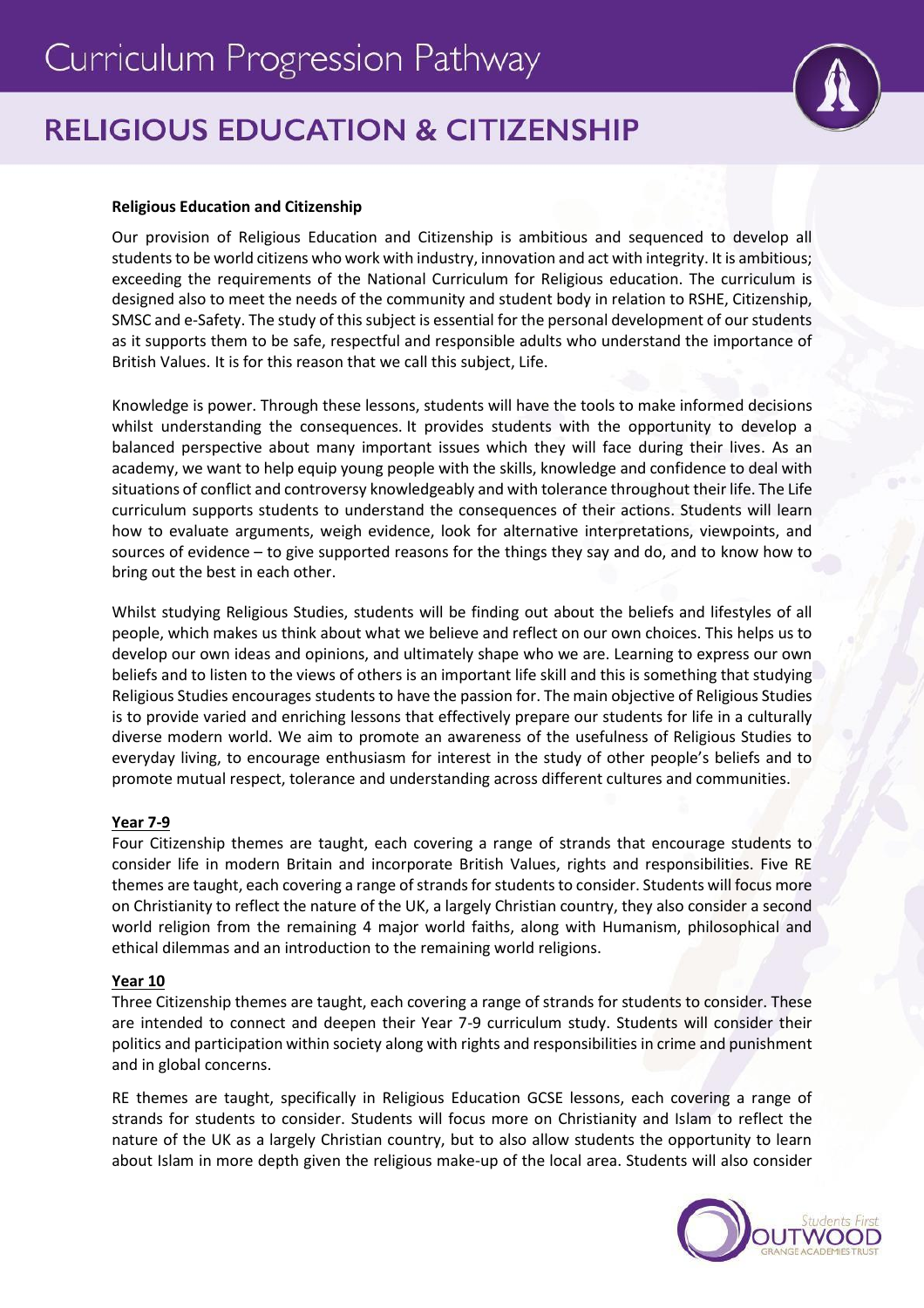philosophical and ethical dilemmas along with evil and suffering. These themes are intended to connect and deepen their Year 7-9 curriculum study.

### **Spiritual, Moral, Social and Cultural (SMSC) development and appreciation of British Values**

British values and SMSC are integral parts of academy life, however by their very nature they will be addressed more frequently and in more detail during Life lessons. These areas focus on the development of the whole pupil and are whole academy responsibilities. These aspects of personal development are mapped across the curriculum and reinforced by our Hallmark Programme of Assemblies, Tutor Time and Life lessons.

#### **Personal, Social, and Health Education (PSHE) and Relationship, Sex and Health Education (RSE)**

From 2020 RSHE is a statutory requirement in all schools in the UK. Our academy maps the requirements of RSHE across subject delivery and through age appropriate guidance delivered within our tutorial and assembly programmes and calendared year group events that are delivered by external agencies and groups. Subject leads ensure they are familiar with the statutory guidance and regularly check for updates or changes to the guidance. Within this curriculum there are a range of laws which students are introduced to support their understanding of the modern society to which they belong. PSHE and RSHE are whole academy responsibilities so whilst a large part of this curriculum will be covered in Life lessons it is not restricted to this subject but rather underpins our academy's wider curriculum delivery. Our academy is conscientious in accurately mapping compliance and regularly reflects and updates this.

### **A Whole Academy Approach**

All subjects across the curriculum support the exploration of PSHE, RSHE, SMSC and British Values coherently mapping appropriate aspects of this coverage to their subject schemes of work for example rule of law, democracy and individual liberty (PSHE and British Values) is taught through history whilst English and the arts support the appreciation of the influences that have shaped our heritage and those of others (SMSC). PE and science foster an awareness of physical health and fitness (PSHE) and science teaches the facts about puberty, reproductive health, including fertility and the potential impact of lifestyle on fertility for men and women (RSHE). By doing this it not only enables us to develop and deepen the knowledge our students have, but to also ensure that we have a coherent consistent delivery model.

Our Hallmark Programme supports our students' personal development and understanding of these important aspects of our curriculum. A wealth of opportunities designed across the academic year provide both whole school and age appropriate events, programmes, trips and visits. We promote national and local awareness campaigns, observe local and national commemorations and celebrate diversity empowering students to engage more widely in their personal, social, health, moral, spiritual, cultural education.

We have a strong praise culture within our academy and ask that our students regularly show their appreciation of other students and staff. In turn, our staff celebrate the achievements of students and ensure that these are rewarded as Hallmark Heroes. Our enrichment programme offers an impressive array of additional opportunities for students. The activities on offer reflect the interests of the students and the needs of our community. We allow students opportunities to support causes or charities so that they develop a sense of duty and service.

These aspects of our curriculum are designed to allow the freedom of delivery for specialists while giving scope to address key local and national issues, meet statutory requirements and ensure a high level of consistency across the academy. The most important and guiding factor when devising this curriculum has been to ensure that our students are given all the skills, knowledge and experience they need to effectively prepare them for their future in an ever-changing world. Our intent is to equip our students as global citizens and support them in becoming knowledgeable and contributing members of society.